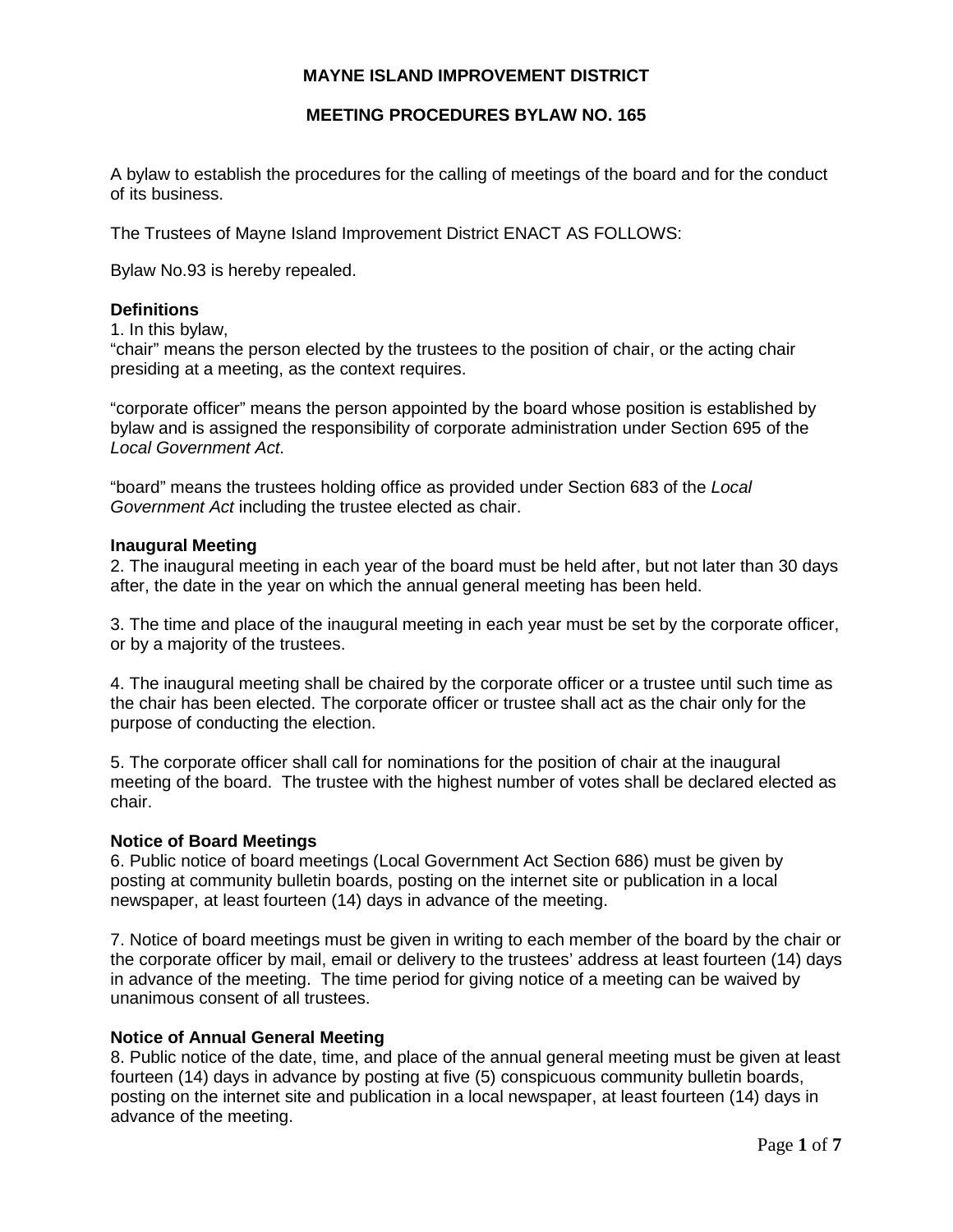## **Attendance of Public at Meetings**

9. All meetings of the board are open to the public except where the board passes a resolution to close the meeting, or a portion of it, to the public. The resolution must state in general terms the reason(s) for closing the meeting.

10. The annual general meeting must be open to all members of the public.

### **Meeting Minutes**

11. Accurate minutes of all regular board meetings, special board meetings and the annual general meeting must be legibly recorded. The minutes must be adopted with such corrections as necessary by a majority of board members at the following meeting of the board before being certified as correct by the corporate officer and signed by the chair of the meeting, or signed by the chair presiding at the following board meeting.

12. The minutes of all board meetings are available to the public except for those meetings or parts of meetings that are closed to the public.

13. The corporate officer must maintain the minutes of board meetings and keep them safe.

## **Opening Procedures**

14. As soon after the time appointed for the meeting, the chair will call the meeting to order. If the chair does not attend within fifteen (15) minutes after the time appointed for the meeting, an acting chair must be appointed from the trustees present who will preside until such time as the chair arrives.

### **Quorum**

15. A quorum is a majority of all board members.(Local Government Act Section 683) If there is no quorum within fifteen (15) minutes after the time appointed for the meeting, the corporate officer must record in the minute book the names of the trustees present and that the meeting did not convene.

# **Electronic Participation of Trustees at Board Meetings**

15.1 A Trustee may participate in a regular or special meeting by means of electronic or other communication facilities. However, that Trustee may only participate in discussion and may not make motions, or vote on issues before the Board, and may not be construed as present to obtain quorum.

(1) A Trustee may participate in a regular or special meeting by means of electronic or other communication facilities that:

- (a) enable the meeting's participants to hear, or watch and hear, each other;
- (b) except for a meeting that is closed to the public, enable the public to hear, or watch and hear, the Trustee participating by electronic or other communication facilities.

(2) The person presiding (chairing) at the Board meeting must not participate electronically.

(3) A person participating in a Board meeting electronically may not make motions or vote on issues before the Board.

(4) The Recording secretary shall record in the minutes the person as participating electronically

(5) No more than one person at one time may participate electronically.

(6) The person wishing to participate in a Board meeting electronically must advise the Corporate Administrative Officer at least 24 hours in advance of the meeting.

(7) If more than one person wishes to participate electronically at a Board meeting, the Corporate Administrative Officer will choose the person who is entitled to participate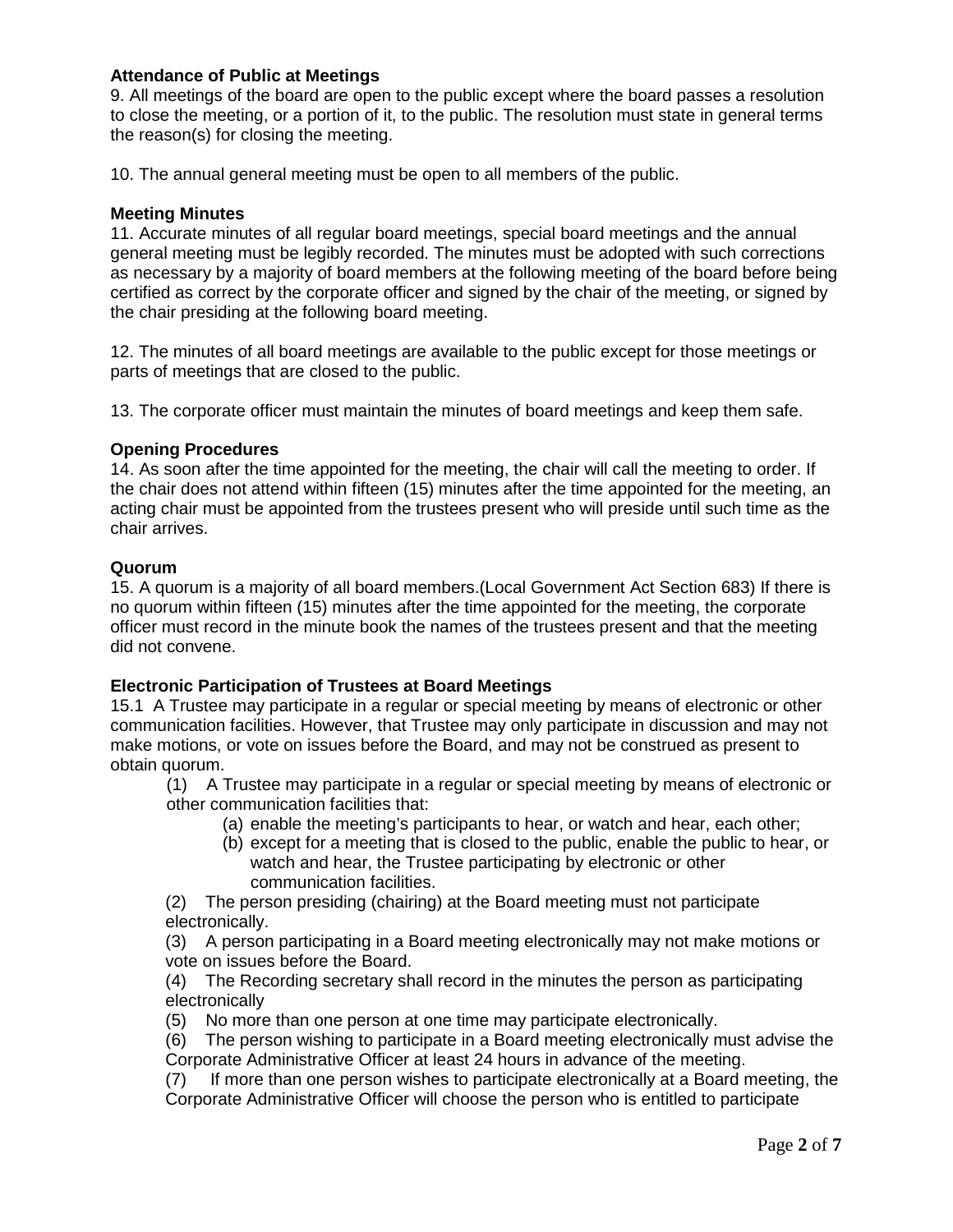either by choosing the person who first requested electronic participation or by lot if requests were simultaneous.

(8) Electronic participation will only be permitted where existing technical facilities at the location of the Board meeting accommodate electronic participation.

### **Agenda**

16. Prior to each board meeting, the agenda must be prepared by the chair and/or the corporate officer and emailed or delivered to the trustees' address at least five (5) hours before the meeting. The delivery requirement may be waived by unanimous consent of the trustees.

17. The deadline for submissions to be included in the agenda is seven (7) days prior to the meeting.

18. The board must not consider any matters not listed on the agenda unless a new matter for consideration is properly introduced as a late item pursuant to section 21 of this bylaw.

### **Order of proceedings and business**

19. Immediately after the chair has called the meeting to order, the minutes of the preceding board meeting are to be read by the officer assigned responsibility for corporate administration so that any errors or omissions may be corrected. The reading may be dispensed with if each board member received a copy of the minutes at least three (3) days before the meeting.

20. The agenda for regular board meetings is as follows unless otherwise directed by two-thirds of the board members present at the meeting:

- a) Adoption of Agenda
- b) Adoption of the minutes of the previous meeting
- c) Introduction of late items
- d) Business arising from the minutes and unfinished business
- e) Petitions and delegations requests to address the board
- f) Correspondence
- g) Reports
- h) Bylaws
- i) Resolutions
- j) New business
- j) Adjournment

21. An item of business not included on the agenda must not be considered unless introduction of the late item is approved by the board at the time allocated on the agenda for late items. Information pertaining to late items must be distributed to the board members.

### **Voting on Questions**

22. If a board member believes that he or she has a direct or indirect pecuniary interest in a matter before the board that is not held in common with electors of the improvement district generally, the board member must:

- a) declare his or her interest in the matter;
- b) not take part in the discussion or vote on any question related to the matter;
- c) immediately leave the meeting or that part of the meeting during which the matter is under consideration; and,
- d) not attempt in any way, whether before, during, or after the meeting, to influence the voting on the question.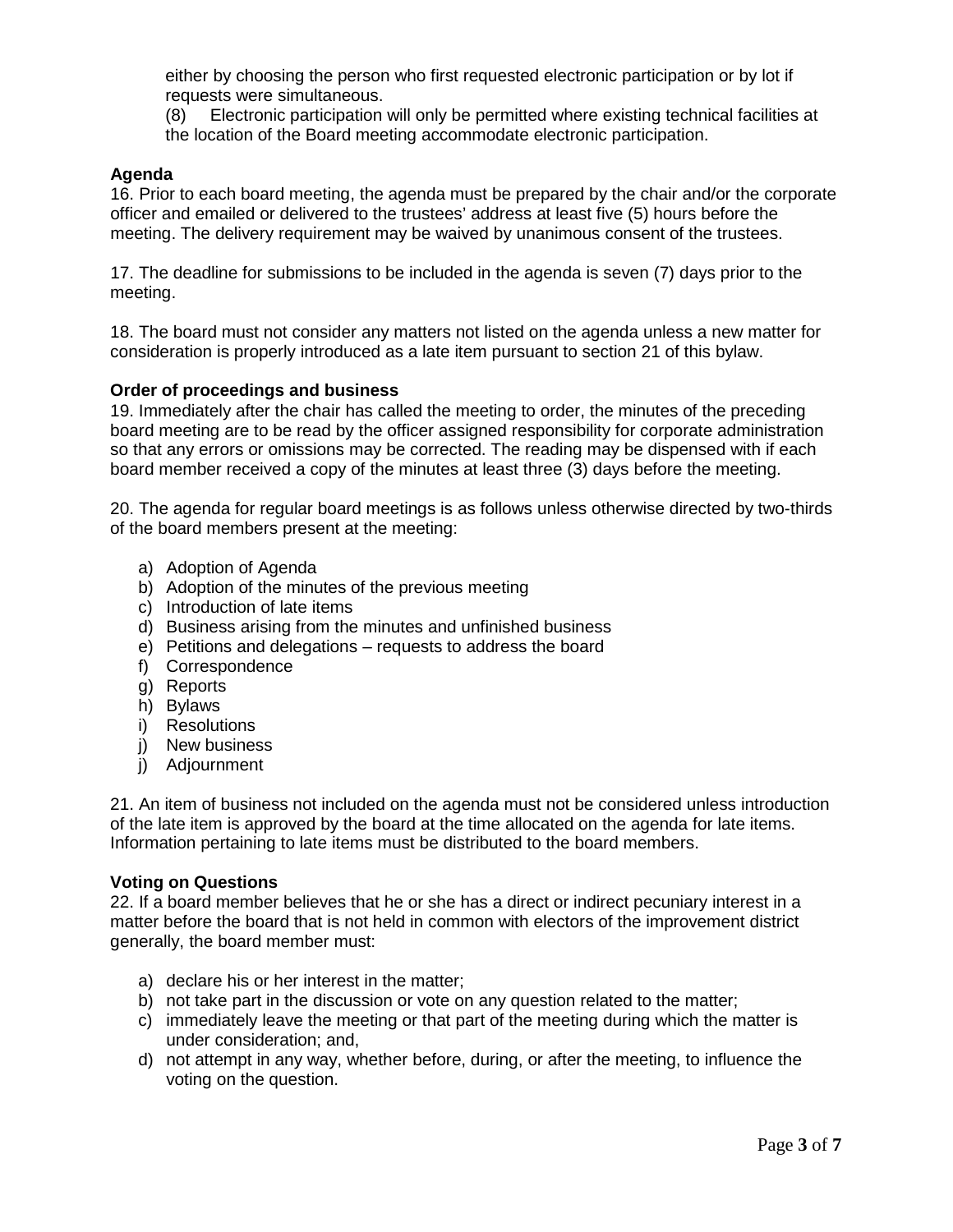23. If a board member refrains from voting when a question is put, for any reason other than that referred to in Section 22, he/she must be deemed to have voted in the affirmative and their vote will be counted accordingly.

24. All acts authorized or required by the *Local Government Act* to be done by the board, and all other questions, including questions of adjournment, that may come before the board must, except where otherwise stated, be done and decided by the majority of the board members who are present at a meeting.

25. In all cases where the votes of the trustees present, including the vote of the chair, are equal for and against a question, the question is negative, and it is the duty of the chair to so declare. The names of those who vote for and against the question must be entered upon the minutes whenever requested by a board member.

26. When the question under consideration contains distinct propositions, upon request of any trustee, the vote upon each proposition can be taken separately.

27. The following procedures apply to voting at board meetings:

- a) when debate on a matter is closed the chair must put the matter to a vote of the board members;
- b) when the board is ready to vote, the chair must put the matter to a vote by stating: "Those in favour raise your hands." and then "Those opposed raise your hands."
- c) when the chair is putting the matter to a vote under paragraphs (a) and (b) a trustee must not: cross or leave the room; make a noise or other disturbance; or interrupt the voting procedure under paragraph (b) unless they are raising a point of order;
- d) after the chair finally puts the question to a vote under paragraph (b), a trustee must not speak to the question or make a motion concerning it;
- e) the chair's decision about whether a question has been finally put is conclusive;
- f) whenever a vote on a matter is taken, each board member must signify their vote by raising their hand; and
- g) the chair must declare the result of the voting by stating that the question is decided in either the affirmative or the negative.

# **Delegations**

28. The board may allow an individual or a delegation to address the board at the meeting on the subject of an agenda item provided written application has been received by the corporate officer by 12:00 noon on the Thursday prior to the meeting. Each address must be limited to fifteen (15) minutes unless a longer period is agreed to by the unanimous vote of the board members present.

29. Where written application has not been received by the corporate officer as prescribed in section 28, an individual or delegation may address the meeting if approved by the unanimous vote of the board members present.

30. The corporate officer may schedule delegations to another board meeting or advisory body as deemed appropriate according to the subject matter of the delegation.

31. The corporate officer may refuse to place a delegation on the agenda if the issue is not considered to fall within the jurisdiction of the board. If the delegation wishes to appeal the corporate officer's decision, the information must be distributed under separate cover to the board for its consideration.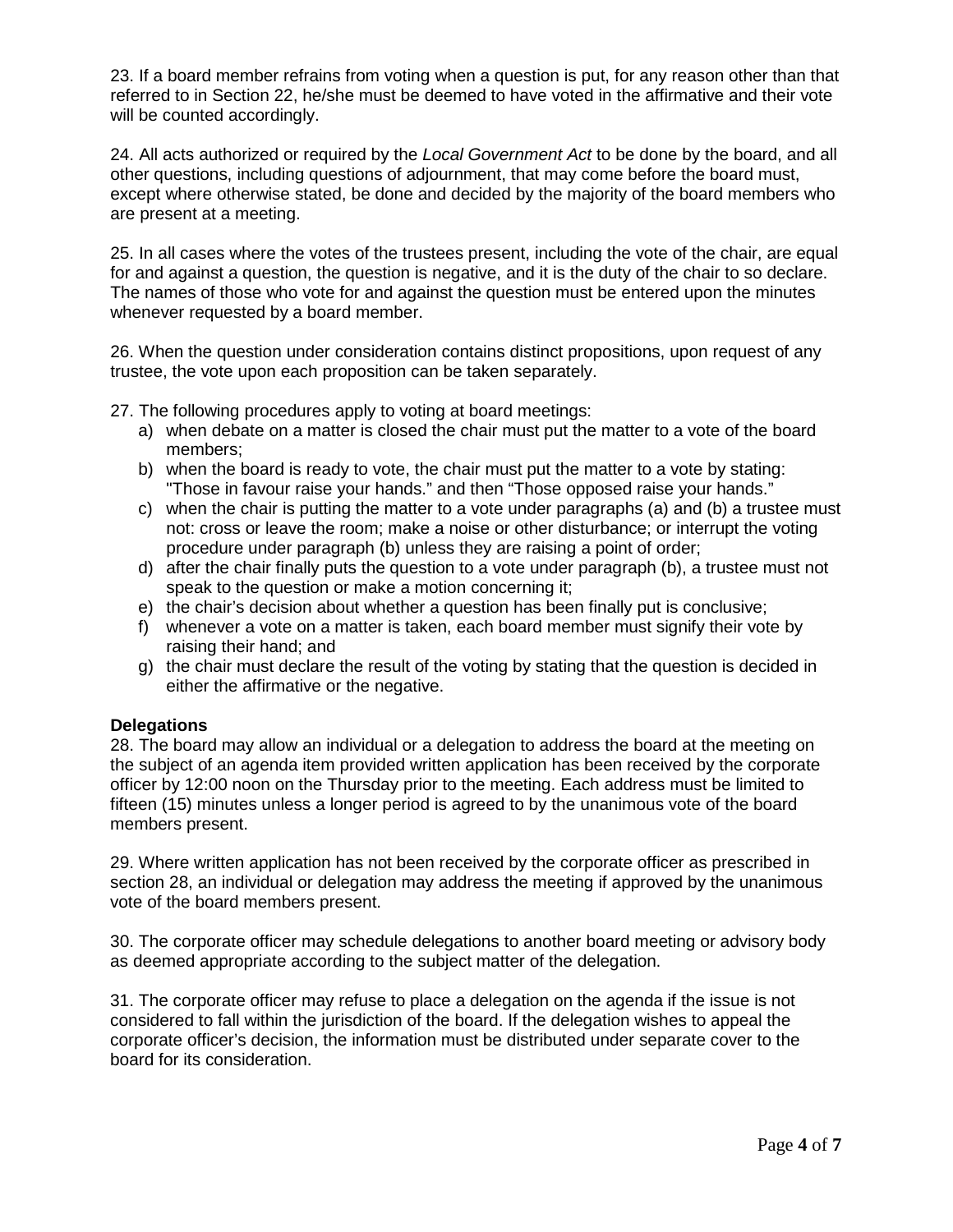# **Rules of conduct and debate**

32. Every trustee must address the chair before speaking to any question or motion. Trustees must address the chair as "Mr. or Madam Chair" and refer to each other as "Trustee". No trustee may speak more than once to the same question without leave of the trustees, except in explanation of a material part of their speech which may have been misconceived, and in doing so they may not introduce any new matter.

33. No board member may interrupt a member who is speaking except to raise a point of order.

34. Board members must use respectful language; must not use offensive gestures or signs; must speak only in connection with the matter being debated; may speak about a vote of the board only for the purpose of making a motion that the vote be rescinded; and must adhere to the rules of procedure established under this bylaw and to the decisions of the chair and board in connection with the rules and points of order.

35. After a question is finally put by the chair, no trustee may speak to the question, nor may any other motion be made until after the result of the vote has been declared. The decision of the chair as to whether the question has been finally put is conclusive.

36. A board member may speak to a question, or may speak in reply, for longer than a total time of fifteen (15) minutes only with the permission of the board.

### **Motions**

37. Motions other than routine motions (including motions to adopt a report, to receive and file, to refer to a committee or an official, to introduce or pass a bylaw, or adjourn) must be seconded before being debated or put from the chair.

38. A motion that has been seconded must be read by the chair or corporate officer before debate if requested.

39. When a question is under consideration, no motion will be received except for the following to:

- a) refer to committee
- b) amend
- c) lay on the table
- d) postpone indefinitely
- e) postpone to a certain time
- f) move the previous question
- g) adjourn

40. The seven motions listed in Section 39, above, have precedence in the order in which they are named, and the last five are neither amendable nor debatable.

41. A board member may, without notice, move to amend a motion that is being considered at a meeting.

42. An amendment may propose removing, substituting for, or adding to the words of an original motion.

43. Amendments to a motion must be decided before the main question is put to a vote. Only one amendment is allowed to an amendment.

44. An amendment that has been negatived by a vote of the board cannot be proposed again.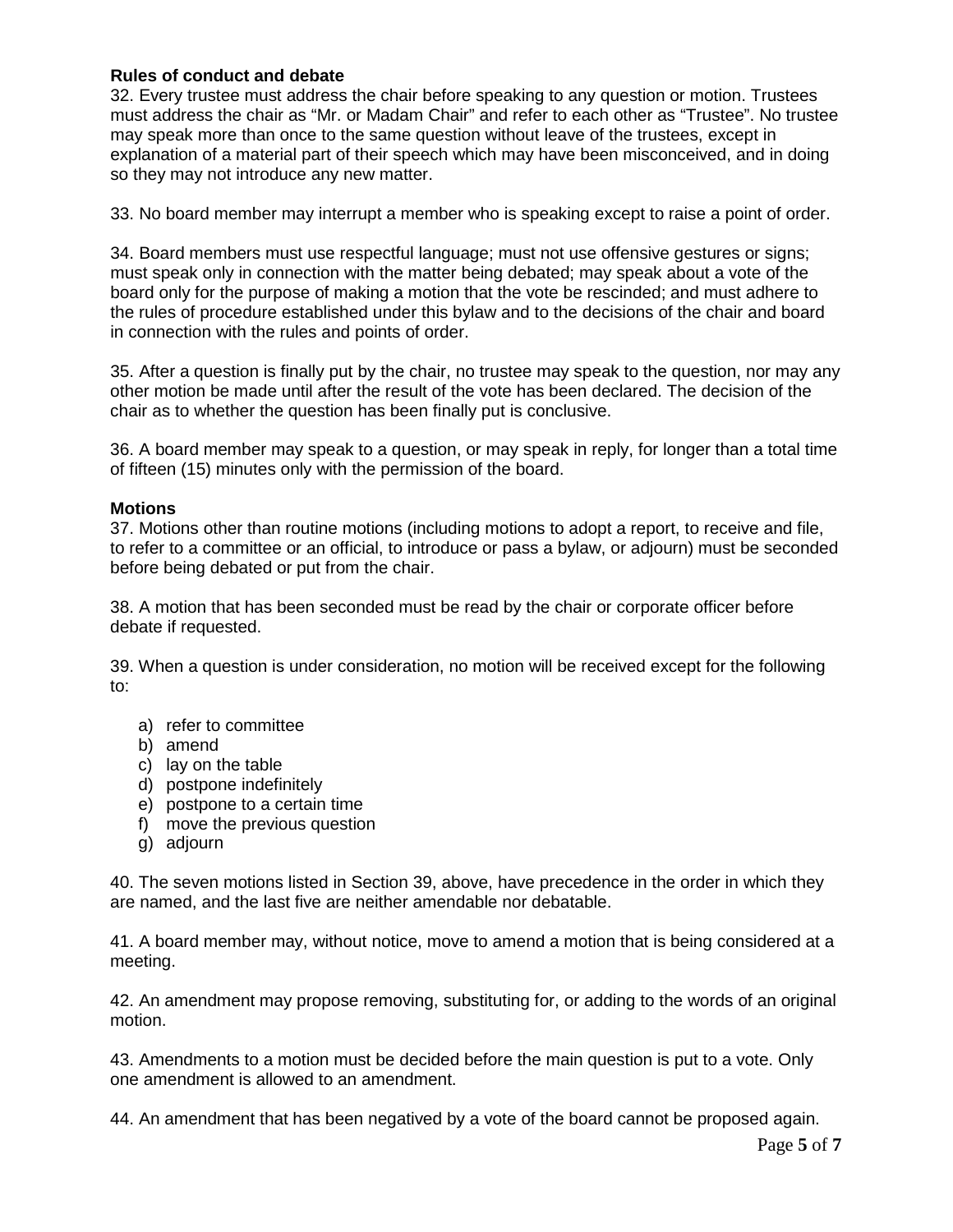45. A motion to commit the subject matter to a committee, until it is decided, precludes all amendments of the main question.

46. A motion to adjourn the meeting or the debate is always in order, but if such motion is negative, no second motion to the same effect may be made until some intermediate business or matter has been disposed of.

#### **Points of Order**

47. The chair will preserve order and decide all points of order which may arise, but subject to an appeal of the other trustees present.

48. If a trustee appeals the decision of the chair, the question must be immediately put by the trustee, and decided without debate. "Shall the chair be sustained?" and the chair is governed by the vote of the majority then present (exclusive of himself or herself), and the names of the trustees voting for or against the question "Shall the chair be sustained?" will be recorded on the minutes.

49. If the chair refuses to put the question "Shall the chair be sustained?" the trustees must immediately appoint one of its number to preside temporarily in lieu of the chair and the member so temporarily appointed will proceed in accordance with the prior section.

50. Any resolution or motion carried under the circumstances mentioned above is as effectual and binding as if carried under the precedence of the chair.

#### **Bylaws**

51. Every bylaw must be read a first time upon motion "that the (bylaw citation) now be introduced and read a first time". The title and intended object of the bylaw will be given and the question will be decided without amendment or debate.

52. The provisions of a bylaw may be debated upon second reading with such changes as appear necessary. The bylaw may then be passed upon the motion "that the (bylaw citation) be adopted". The board may give readings and adopt a bylaw at the same meeting.

53. Bylaws must be sealed with the seal of the improvement district, and signed by the corporate officer and by the chair at the meeting at which the bylaw is passed.

54. The corporate officer must maintain all bylaws and keep them safe. Bylaws must be available to the public.

### **Standing and Select Committees**

55. The board may establish standing and select committees. The chair of a committee will be determined by a majority of the trustees. The board must establish the purpose of a committee by resolution at the time of the creation of a committee.

56. The quorum for a committee is a majority of all of its members.

57. A motion made at a meeting of a committee is not required to be seconded.

58. Standing committees must consider, inquire into, report, and make recommendations to the board about matters that are related to the general subject indicated by the name of the committee and matters that are assigned by the board.